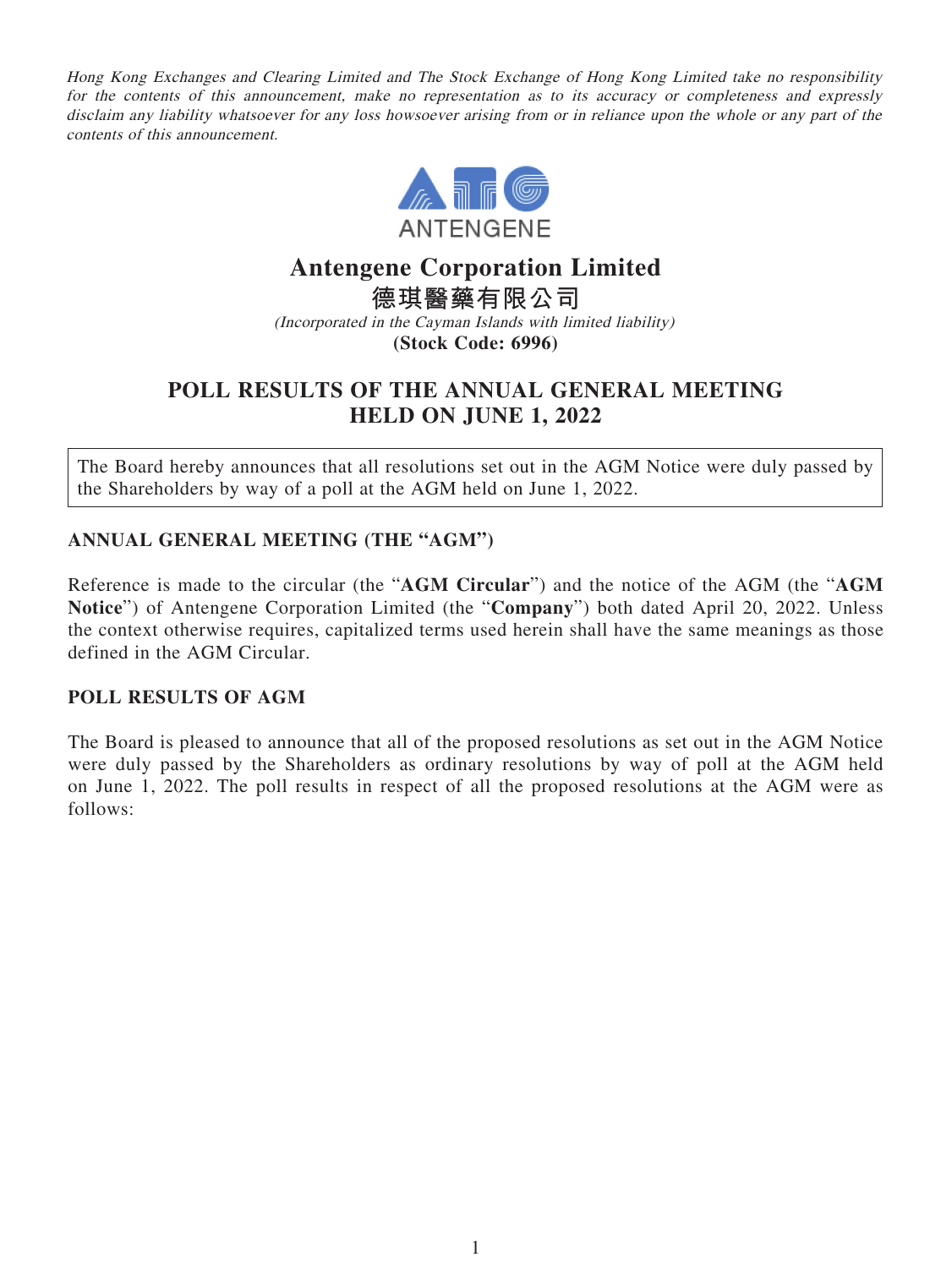| <b>Ordinary Resolutions</b> |                                                                                                                                                                                                                     | No. of Votes $(\% )$        |                           |
|-----------------------------|---------------------------------------------------------------------------------------------------------------------------------------------------------------------------------------------------------------------|-----------------------------|---------------------------|
|                             |                                                                                                                                                                                                                     | For                         | <b>Against</b>            |
| 1.                          | To approve the audited consolidated financial statements of the<br>Company and the reports of the directors of the Company (the<br>"Directors") and auditor of the Company for the year ended<br>December 31, 2021. | 480,749,601<br>$(100.00\%)$ | $\Omega$<br>$(0\%)$       |
| 2.                          | To re-elect Mr. John F. Chin as an executive Director.                                                                                                                                                              | 429,730,813                 | 51,018,788                |
|                             | (i)                                                                                                                                                                                                                 | $(89.39\%)$                 | $(10.61\%)$               |
|                             | (ii)<br>To re-elect Dr. Kevin Patrick Lynch as an executive<br>Director.                                                                                                                                            | 429,730,813<br>$(89.39\%)$  | 51,018,788<br>$(10.61\%)$ |
|                             | To re-elect Mr. Donald Andrew Lung as an executive<br>(iii)<br>Director.                                                                                                                                            | 429,730,813<br>$(89.39\%)$  | 51,018,788<br>$(10.61\%)$ |
|                             | To re-elect Mr. Yilun Liu as a non-executive Director.                                                                                                                                                              | 429,730,813                 | 51,018,788                |
|                             | (iv)                                                                                                                                                                                                                | $(89.39\%)$                 | $(10.61\%)$               |
|                             | To authorize the board (the " <b>Board</b> ") of Directors to fix<br>(v)<br>the remuneration of the Directors.                                                                                                      | 429,748,813<br>$(89.39\%)$  | 51,000,788<br>$(10.61\%)$ |
| 3.                          | To re-appoint Ernst & Young as auditor of the Company and to                                                                                                                                                        | 480,749,601                 | $\theta$                  |
|                             | authorize the Board to fix its remuneration.                                                                                                                                                                        | $(100.00\%)$                | $(0\%)$                   |
| 4.                          | To grant a general mandate to the Directors to issue new shares                                                                                                                                                     | 413,521,626                 | 67,227,975                |
|                             | of the Company.                                                                                                                                                                                                     | $(86.02\%)$                 | $(13.98\%)$               |
| 5.                          | To grant a general mandate to the Directors to repurchase shares                                                                                                                                                    | 480,749,601                 | $\theta$                  |
|                             | of the Company.                                                                                                                                                                                                     | $(100.00\%)$                | $(0\%)$                   |
| 6.                          | To extend the general mandate to issue new shares by adding the                                                                                                                                                     | 413,521,626                 | 67,227,975                |
|                             | number of shares repurchased.                                                                                                                                                                                       | $(86.02\%)$                 | $(13.98\%)$               |

Please refer to the AGM Notice for the full text of the resolutions above.

As more than 50% of the votes attaching to the Shares held by the Shareholders present and voting in person or by proxy at the AGM were cast in favour of each of the above ordinary resolutions numbered 1 to 6, all the proposed resolutions were duly passed as ordinary resolutions of the Company at the AGM.